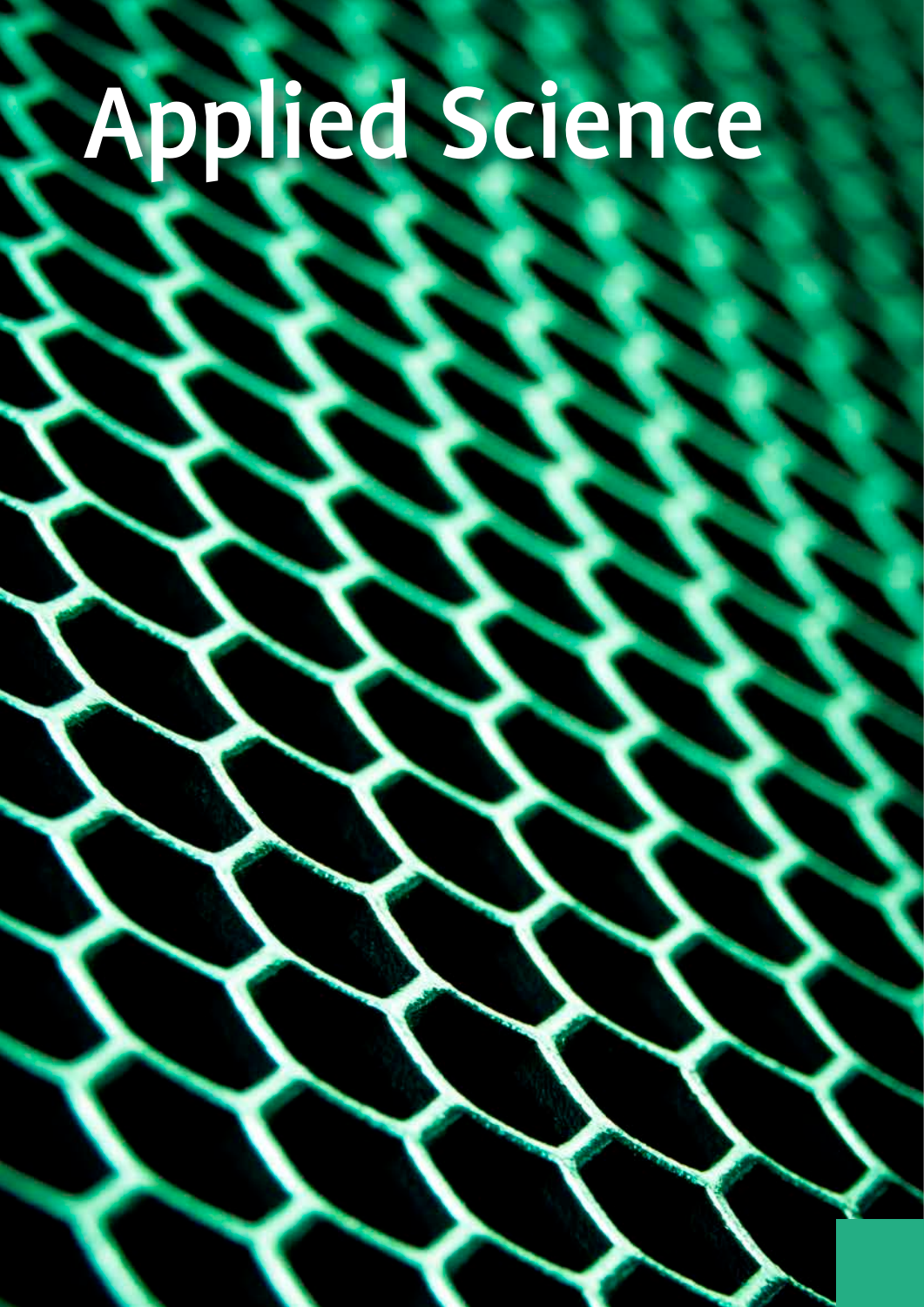**APPLIED SCIENCE trains students for a range of jobs, from the microbiology to the chemistry and technology fields, from researcher to analyst. Its main features are its broad orientation in the first year in the fields of biology, chemistry, materials science and technology and a wide range of graduate project places in commercial companies, the health sector, universities and research institutes.**



fter the first year, students choose a specialisation that best suits their interests<br>and ambitions. These learning specialisations are variable which means that there is also cialisation that best suits their interests and ambitions. These learning specialisations are variable, which means that there is also great flexibility in the professional domains in which the graduates will find employment. A lot of attention is focused on the competence of selfmanagement during the programme because of the wide range of choices that it offers.

# Institutions that offer the programme

- **Fontys University of Applied Sciences,** Eindhoven
- **Zuyd University of Applied Sciences**

# **National programme profile**

|                                                                 | Competence |             |                 |            |        |              |            |                 |
|-----------------------------------------------------------------|------------|-------------|-----------------|------------|--------|--------------|------------|-----------------|
|                                                                 | Research   | Development | Experimentation | Management | Advice | Instruction  | Leadership | Self-management |
| Minimum national attainment target<br>adopted for the programme | Ш          | $\star$     | $\mathbf{II}^*$ | ,*         | ı*     | $\mathbf{r}$ | ı*         | Ш               |

# **ILLUSTRATION OF PROFESSIONAL FIELD**

Occupations, jobs and roles for graduates are mostly to be found in the following professional domains (for a full description of the professional domains, see Section 2). A few examples are given for each domain.

# **Research and development**

- Biological laboratory research worker
- Chemical laboratory research worker
- Vaccine development
- Materials research
- Food research

### **Application and production**

– Analytical chemist for quality control of products

### **Medical laboratory diagnostics**

– Analyst in hospital or diagnostic centre

## **Engineering and manufacturing**

– Process engineer

# **Commerce and customer service**

– Patent law assistant

# **TYPICAL TEXTBOOKS**

- *Chemistry,* J.E. McMurry. R.C. Fay e.a.
- *Organic Chemistry*, D. Klein
- *Principles of Instrumental Analysis*, D.A. Skoog, F.J. Holler e.a.
- *Campbell Biology*, L.A. Urry, M.L. Cain e.a.
- *Molecular Biology of the Cell*, B. Alberts, A. Johnson
- *Brock Biology of Microorganisms*, M.T. Madigan, K.S. Bender e.a.
- *Klinische Chemie en Hematologie voor Analisten*, E. ten Boekel, B.A. de Boer
- *Procestechnologie, delen 2, 3 en 4*, VAPRO
- *Kunststof- en Polymeerchemie*, R. van der Laan
- *Statistiek om mee te werken*, A. Buijs

The list of typical textbooks serves as an illustration to give an impression of the level at which the subject is taught in the study programme.

\* at least one of these competences must be raised one level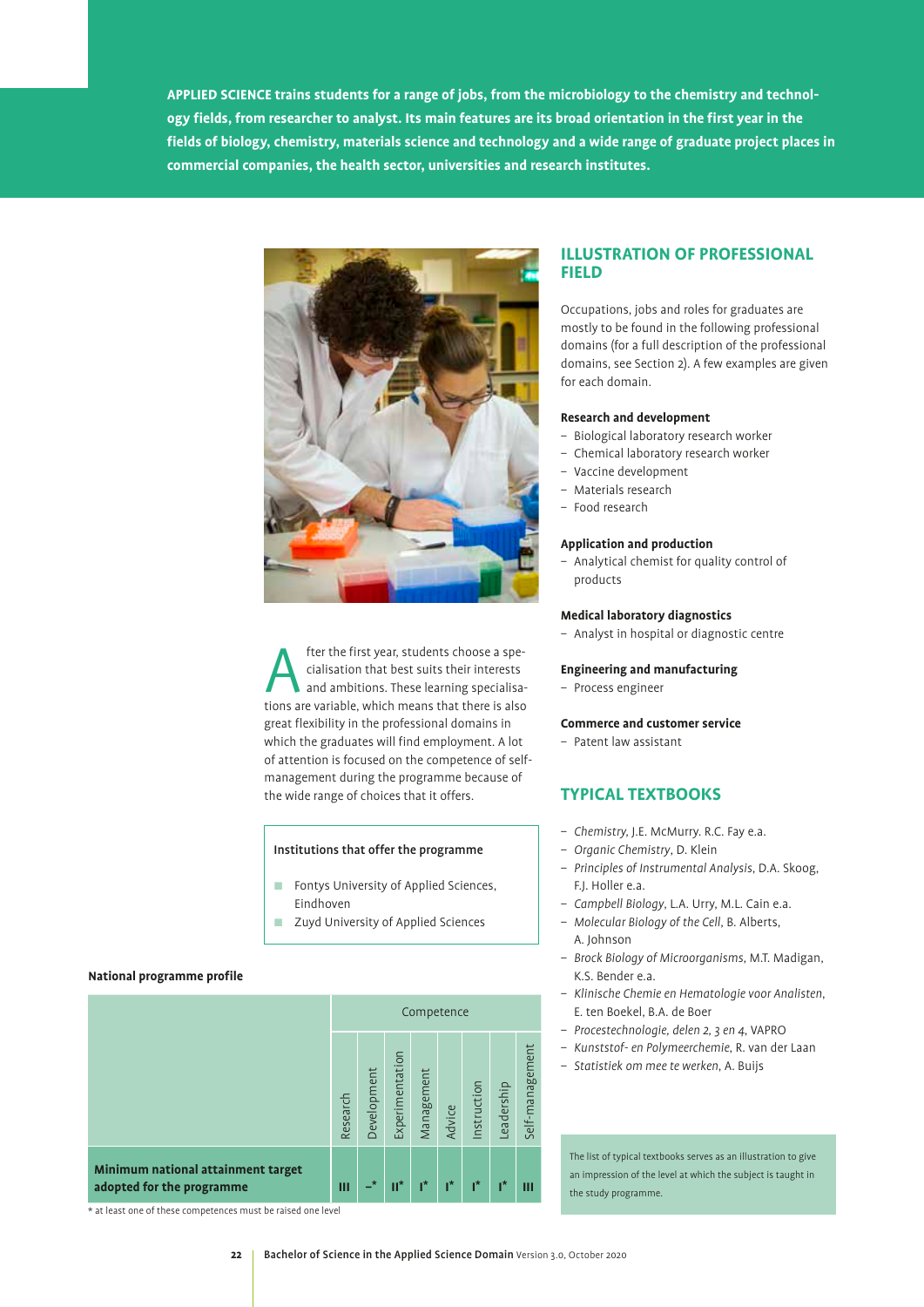H

# **KNOWLEDGE**

- **E** Basic chemistry: atomic and molecular structure, hybridisation, molecular structures, molecular bonds and interactions, reaction equations, chemical balances, reaction kinetics, redox reactions, buffer solutions
- **E** Analytical chemistry: spectroscopy, chromatography
- **Physical chemistry and physics:** electrochemistry, electronics, gas law, mass and energy balances
- **Depanic chemistry:** synthesising functional groups, reaction mechanisms, substitution and elimination reactions, alkanes, alkenes, carboxylic acids, esters, aromatics, alcohols, ethers, alkyl halides, isomers, eniantomers, stereochemistry
- **In Materials science:** monomers, polymers, biopolymers, radical polymerisation, thermal and mechanical properties
- **E** Statistics: data processing, normal distribution, confidence intervals, testing
- **E** Mathematics: chemical arithmetic, functions, differential calculus
- : Biochemistry: biomolecules, DNA (structure, translation, transcription, replication), RNA, nucleic acids, proteins, cell membrane, heredity
- **Cell biology:** structure and function of eukaryotic and prokaryotic cells, cell division, metabolism, transport
- **I** Microbiology: growth and classification of micro-organisms, pathogenetic mechanisms, infectious diseases
- **E** Health, safety and environment: sustainability

# **SKILLS**

- General laboratory skills: weighing, pipetting, making solutions (buffers), keeping a lab journal, chemical arithmetic, microscopy
- **Chemical analysis methods:** titrimetry, spectrometry (e.g. UV/VIS, IR, AAS, NMR), chromatography (e.g. GC, GC-MS, electrochemistry, enzyme analysis, bonding analysis)
- **Using standard laboratory equipment:** pH meter, spectrophotometer, centrifuge, power sources, microscope, fume cupboard
- Laboratory techniques: distillation, extraction, microbiological techniques
- **E** Safety at work: in the laboratory and in the professional field
- **Computer skills:** word processing, spreadsheets, chemical drawing programs and presentations
- Research skills: problem analysis, research questions, desk research, research planning and implementation
- **E** Social and communication skills: collaborating, meetings, reporting (lab journal, research report), oral presentation, project-based work, self-management

The Body of Knowledge and Skills is a summary of graduates' basic knowledge and basic skills which has been prepared by the HBO-programmes in consultation with the professional field. These are obtained during the first two years of education.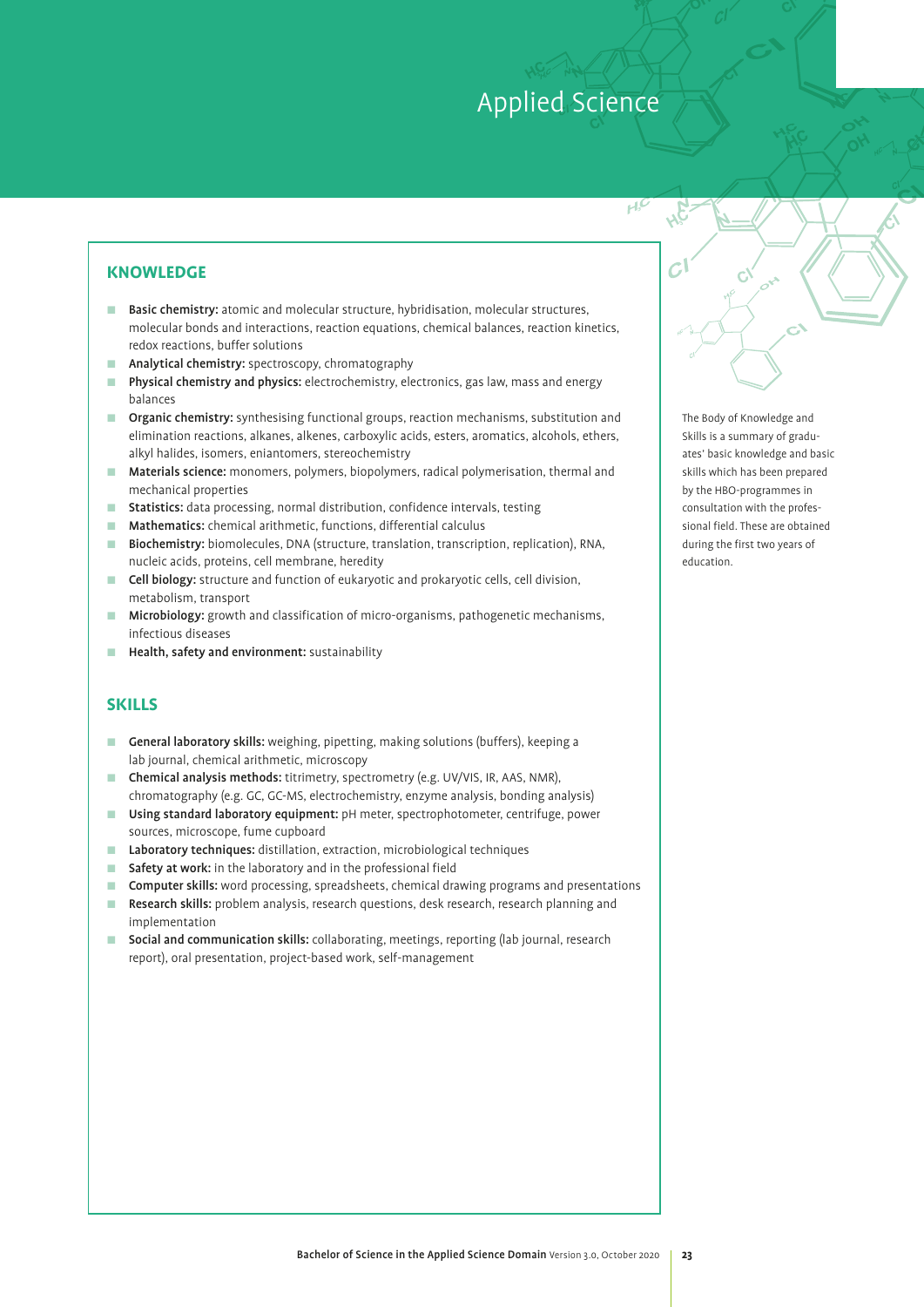

# R&D engineer Esther Roeven: 'I was given time to decide what direction to take'

Name: Esther Roeven Age: 22 Course of study: Applied science Place of employment: Surfix BV, Wageningen Job: R&D engineer in surface chemistry

'When I started my course, I found it difficult to make a choice. I knew that I wanted to do a technical course but I had no specific preference for a particular subject. The first year of the applied science programme is very wide-ranging (both biology and chemistry/technology and food); as you progress through the course you can choose between four learning pathways. Because of this, I felt I had more time to make a decision about the direction I really wanted to take.

### **Nano**

During the first year, I discovered that I liked chemistry a lot more than biology. After that first year, I chose my subjects and projects in that discipline. During my internship at TNO in the third year, I was involved in a nanotoxicology project and found out that I liked nanotechnology much more than "bulk" chemistry. The programme offers an internal "deepening minor" in which you can carry out six pieces of research into a number of subjects of your choice for six months. I used this minor to delve further into micro- and nanotechnology and then ended up in surface chemistry, which eventually also became my graduation project.

I now work at Surfix BV, a young company within Wageningen University. We develop chemical surface modifications in the form of nanocoatings for the micro-and nanotechnology markets, in particular microchips and biosensors.

I feel that study and practice fitted seamlessly together. There was already a lot of contact with the private sector during the programme. From the first year, every project was linked to a business, which quickly gives you an idea of how things are done in businesses. At the end of the day, I think that the competences you really use will very much depend on your job. I also supervise interns and graduating students, where I regularly use the competences of instruction | supervision | teaching | coaching and leadership | managing people. The competence of **management** | coordination also comes up almost every day because I work for a young company, which still requires a lot of organisation, and I think it's really great that I'm making a contribution. The competence of **advice** procurement and sales sometimes comes up when materials, systems or chemicals have to be sourced and ordered.

There are certainly opportunities for advancement in the company. At present, my ambition for advancement is therefore in this company but, in the long-term, it may be in another job. We are based in the organic chemistry department of Wageningen University so I can also take subjects and courses here. I'm happy to do so!'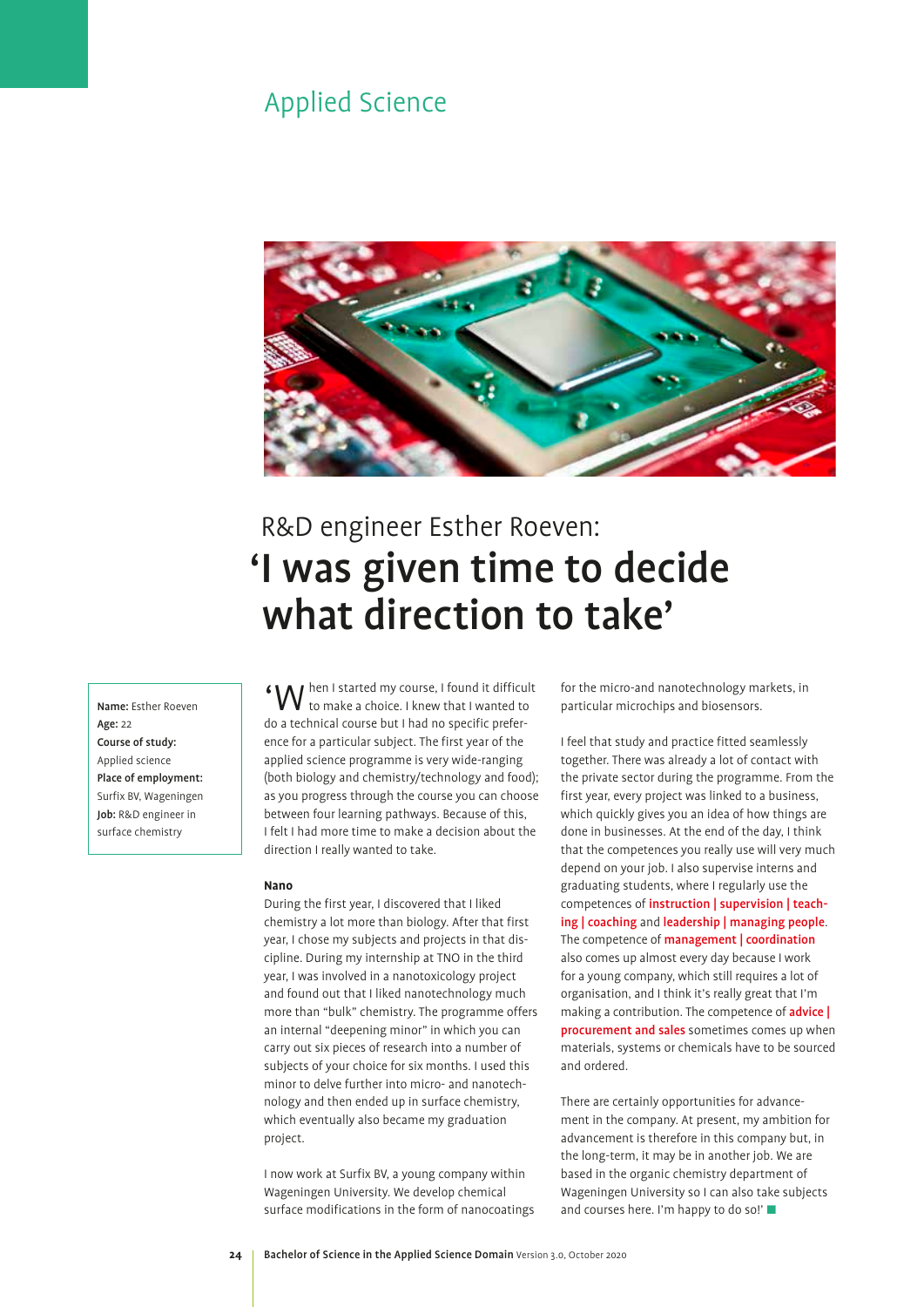# QCT Lukas Balk: 'There's a reason why there are so many competences!'

 $\ln$  n the prevocational course, my interest in applied science was aroused by an inspirational chemistry lecturer. Both of my parents work in education so teaching has always been in my blood. The plan was therefore to become a chemistry teacher but for that I needed at least a higher professional degree. When studying laboratory technology at senior secondary vocational level, I found that Applied science suited me; I obtained good results and it was decided that I could start the higher professional course. I wanted to gain some practical experience first and therefore decided not to start on the teacher training programme immediately but the more practiceoriented applied science programme. I wanted to study in depth what I already knew from my senior secondary specialisation (analytical chemistry) and expand my studies to include what I did not yet know (organic chemistry/process technology/ material science). During my graduation project, I conducted fundamental research into the formation of nanocrystals with fluorescent properties (quantum dots) made of semiconductor materials. start the higher professional course. I wanted to ratio instruct and train new colleagues. There is a ratio and<br>gain some practical experience first and there-rations of the sachelor of Applied Science\* has<br>fore decided no

> As a Quality Control Technician FP, I am currently responsible for analysing pharmaceutical and nutritional finished products in the form of gel capsules (finished product: Banner Pharmacaps EU) mainly by means of HPLC and GC analysis. I am also charged with planning and delegating in the distribution of analyses and in the near future I will be providing assistance in the establishment/acquisition of new analysis techniques. The widening of knowledge that I found in the higher professional course means that I contribute to and share ideas in many different subjects. However, I do think that the programme has a very strong emphasis on research and less, fro example, on working within strict guidelines (GMP, FDA, EP, USP, etc.). Yes, a lot of people opt for research but I myself think that graduates have greater opportunities for advancement within a quality control environment than in a research environment.

# **Self-management**

The competence of **management** | coordination plays a great part in my job. Also, as a QC technician, I do have a lot to do with experimentation, a little with **research** and **development**, but mostly with self-management. Here, we work within very strict guidelines in which almost every operation is laid down. You aren't allowed to deviate from them and that makes self-reliance and self-management essential. As an analyst/technician, you also have to *instruct* and *train* new colleagues. There is a reason why a Bachelor of Applied Science\* has such a variety of competences!

Over the next few years, I would like to progress within the QC department to a job such as senior technician and would like to concentrate on introducing new methods. After that, I would like to progress to a management position in QC/R&D or perhaps use my qualities in another company. That's all in the distant future, but a job such as QC or R&D manager also appeals to me. And teaching is always another option.' $\blacksquare$ 

Name: Lukas Balk Age: 23 Course of study: Applied science Place of employment: Banner Pharmacaps Europe, Tilburg Job: Quality Control Technician Finished Products

the title of Bachelor of Applied Science was used.